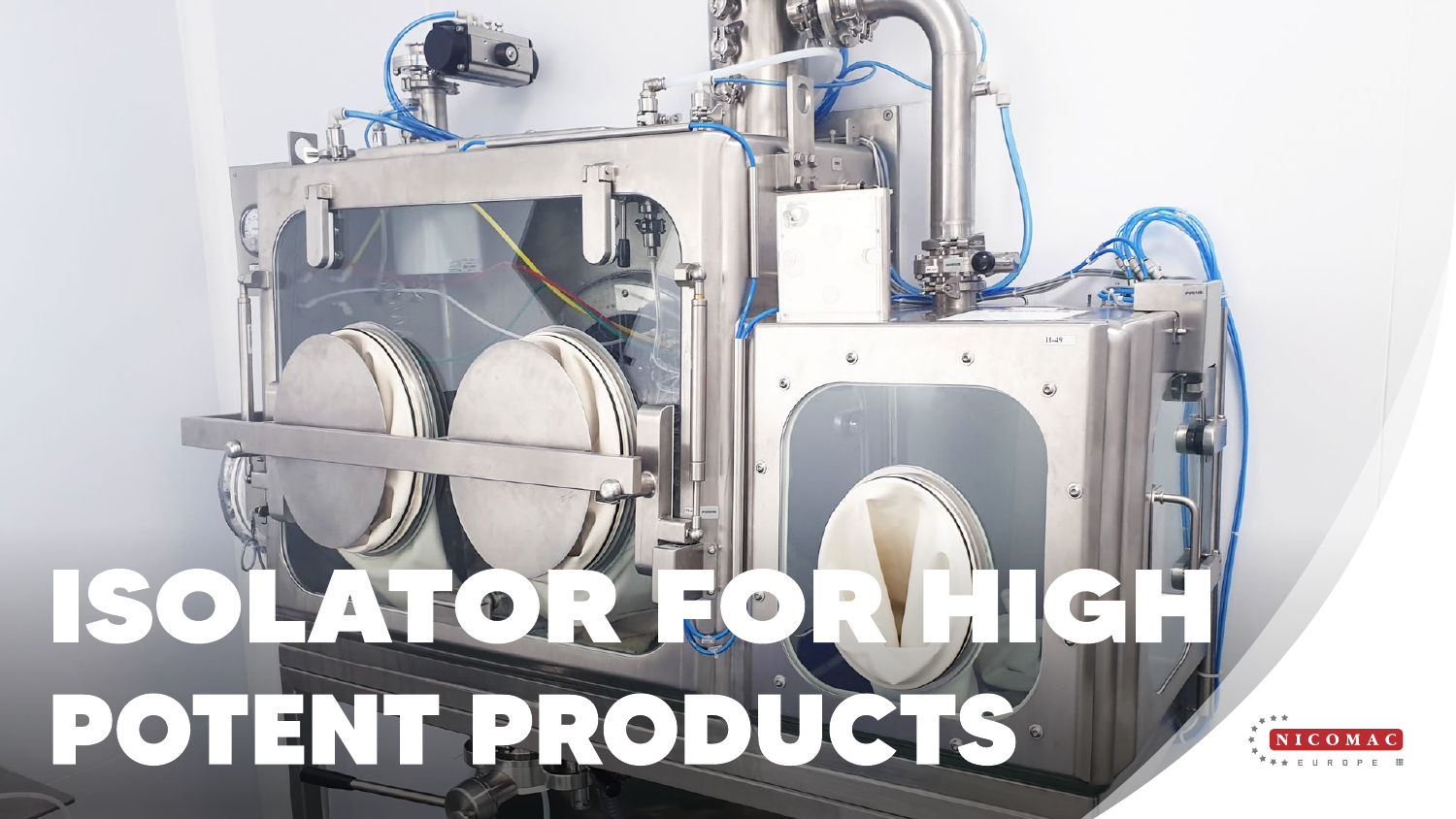

## INTRODUCTION A CHOICE OF QUALITY





Passion, qualified expertise and professional staff have led Nicomac Europe to complete over 1500 successful installations in 60 countries worldwide. Along its 40 years of activities, Nicomac Europe has served among the most innovative companies in the pharmaceutical, electronics, nutraceutical and food business industries, of all sizes.

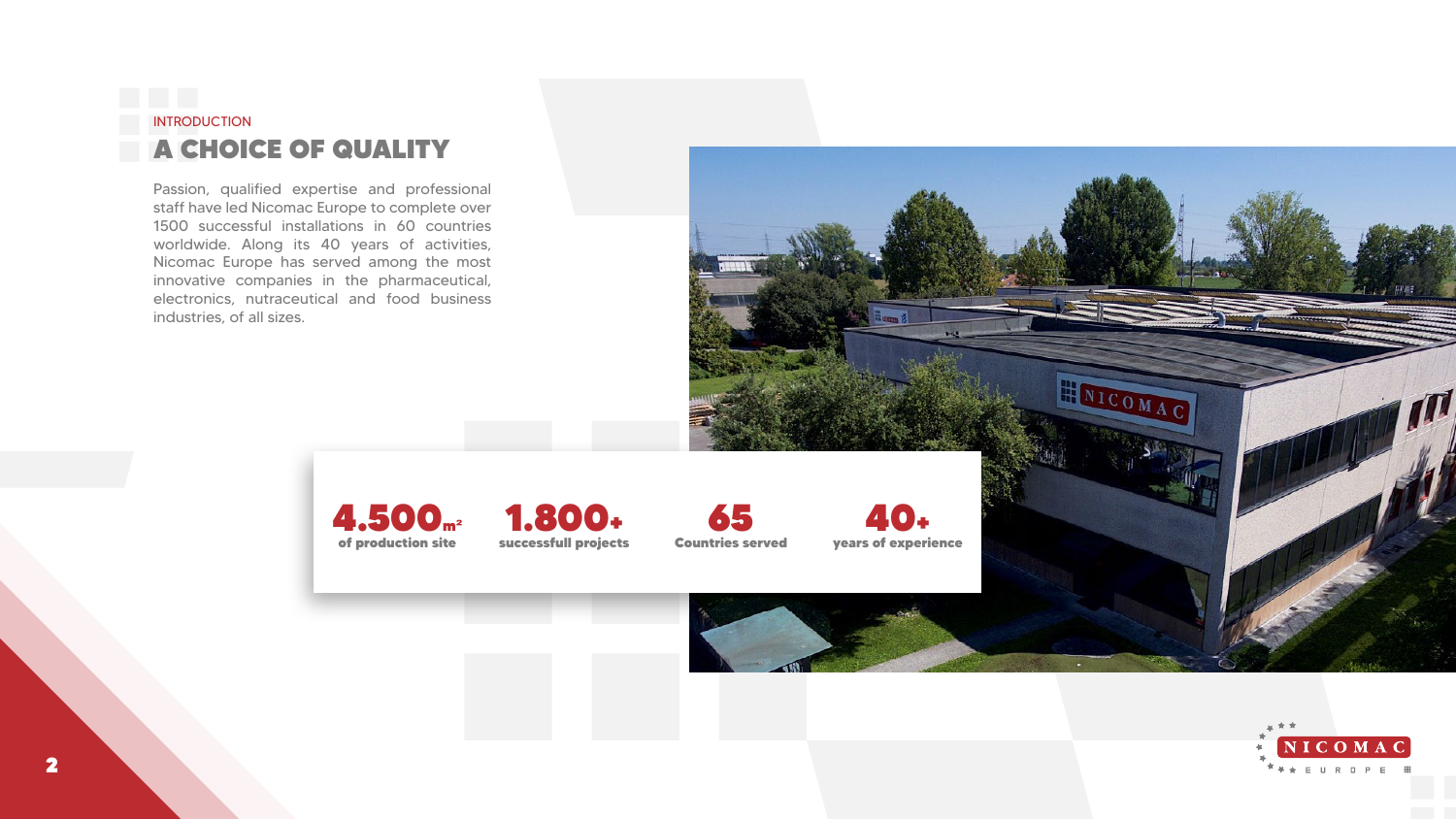



![](_page_2_Picture_1.jpeg)

## INTRODUCTION DEVOTED TO THE BEST

We never settle.

We always aim for innovation, strength and safety. Our detailed attention through BIM design ensures the highest precision and dynamism.

Growing oncology research and the rise of cancer, diabetes and other cardiovascular diseases cases have created a sizeable demand for "high potency" drugs. Their wide use in oncology brought the need for specialized containment capabilities to protect the drug product, the operator and the environment.

Nicomac Europe answers to all these needs with a modern, safe and cutom system that's made in Europe and widely appreciated all around the world.

| A |  |
|---|--|
| ╒ |  |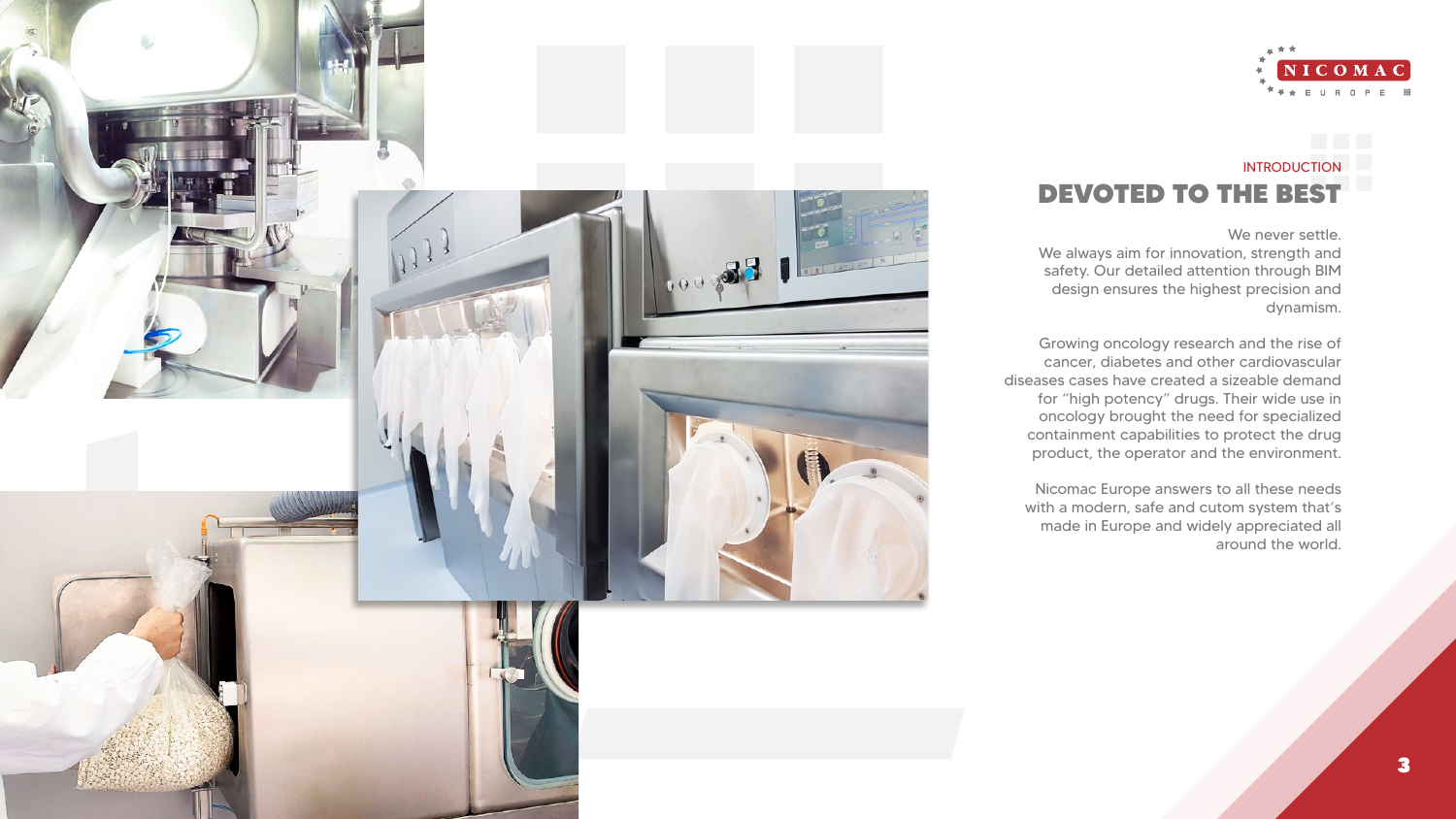![](_page_3_Picture_0.jpeg)

4

## DESIGN NOTHING LEFT TO CHANCE

By always having in mind safety, simplicity and ergonomics and taking in consideration variable factors such as material flow, required utilities and operator's access, we can provide the proper configuration according to the user's equipment, need and experience.

With main features including a full stainless steel structure, FDA approved materials with a high level of finishing and many transfer systems available, our isolators will always ensure a high quality, efficient and safe experience.

![](_page_3_Picture_4.jpeg)

![](_page_3_Picture_5.jpeg)

![](_page_3_Picture_6.jpeg)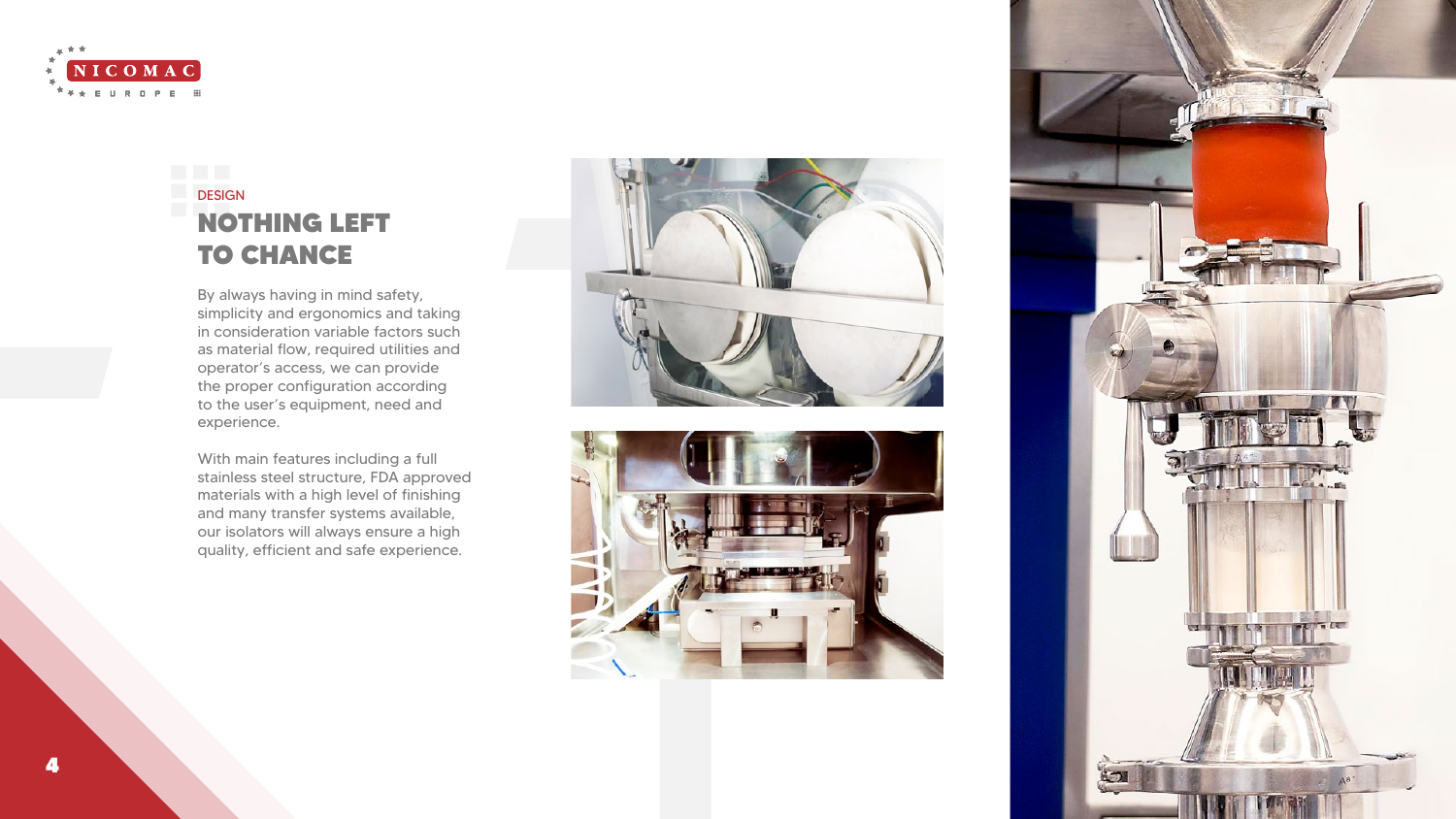![](_page_4_Picture_7.jpeg)

## FEATURES COMPLETE INTEGRATION

Nicomac Europe's NCS systems are a series of highly technological and performing coating machines that can handle any kind of tablet, process and batch size. They ensure uniform and gentle mixing, a fully automated process and a high cleanability.

The integration of the isolator will simplify the operator's work with increased efficiency and safety.

![](_page_4_Picture_0.jpeg)

![](_page_4_Picture_1.jpeg)